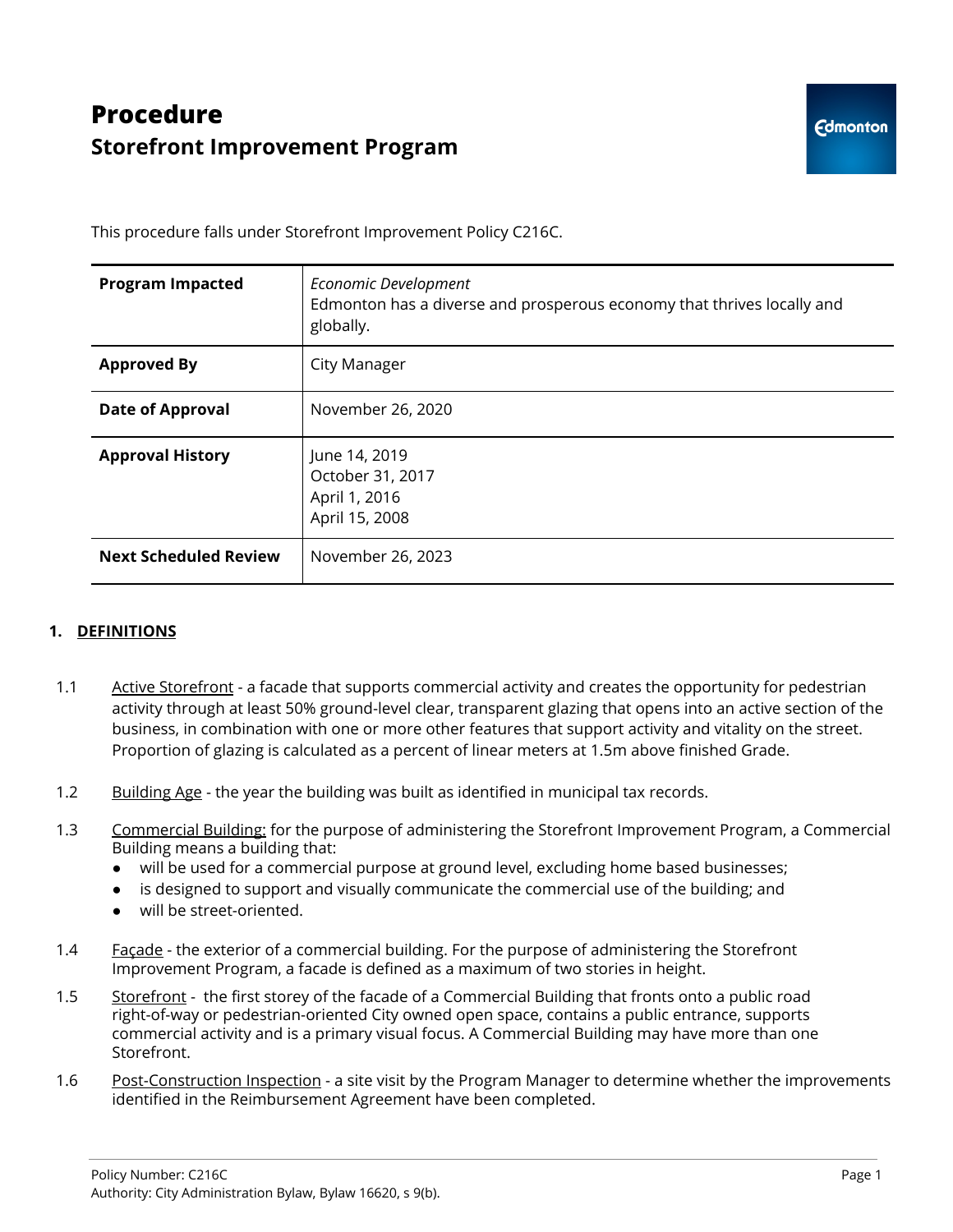- 1.7 Pre-Construction Inspection a site visit by the Program Manager to determine the pre-construction status of a building, and to ensure that no work has begun before a Reimbursement Agreement is signed.
- 1.8 Project Review Committee a committee approved by the Deputy City Manager with representation that may include City of Edmonton administration, the local Business Improvement Area, and/or other relevant organizations or individuals.
- 1.9 Reimbursement Agreement the standard form contract identifying the maximum grant amount, the approved project design and the eligible improvements that the applicant may seek reimbursement for upon successful project completion. Reimbursement Agreements are between: the City of Edmonton and the building owner; or the City of Edmonton, building owner and building tenant.
- 1.10 Storefront the first storey of the facade of a commercial building that: fronts onto a public road right-of-way or municipally owned open space, contains a public entrance, supports commercial activity and is a primary architectural design focus. A commercial building may have more than one storefront. Additional details describing a storefront are set out in the Storefront Improvement Program Guide.
- 1.11 Storefront Improvement the structural or non-structural renovations carried out on the eligible façade(s) of an existing commercial building to enhance building aesthetics and functionality, and which conform to the specifications in the Storefront Improvement Program Guide. Eligible improvements can include the first two storeys of a building. Storefront Improvements may also include limited interior renovations which improve the view or accessibility of the main floor commercial space.
- 1.12 Storefront Improvement Program Guide means the guide(s) issued by the City which is (are) used by the City to direct the intended effect of the Policy and these procedures. The guide(s) is (are) separate from these procedures.
- 1.13 Storefront Improvement Program Grant the financial assistance available under this program for the cost of eligible Storefront Improvements as specified in a Reimbursement Agreement.
- 1.14 Street-oriented means development that is designed with an emphasis on the street sidewalk and pedestrian access to the building, rather than auto access and parking areas. Buildings are generally sited close to the lot line bordering the street. Parking areas should not be emphasized by the design of the site.
- 1.15 Target Area An area that is not within a Business Improvement Area which is designated by City Council to which the Storefront Improvement Program Policy and these procedures apply.

# **2. PROGRAM REGULATIONS**

# 2.1 AREA OF APPLICATION AND EFFECTIVE DATE

- 2.6.1 These procedures apply to Storefront Improvement projects undertaken on existing Commercial Buildings located only within Business Improvement Areas and Council approved Target Areas subject to any conditions of these procedures.
- 2.6.2 These procedures are applicable to Business Improvement Areas and Council approved Target Areas based on the available budget for the program or for such time as otherwise prescribed.

## 2.2 ELIGIBILITY

- 2.2.1 The applicant, project and building must meet the following minimum requirements to be eligible for consideration for a Storefront Improvement Program Grant:
	- a) the applicant must be the building owner(s) or that person's designate;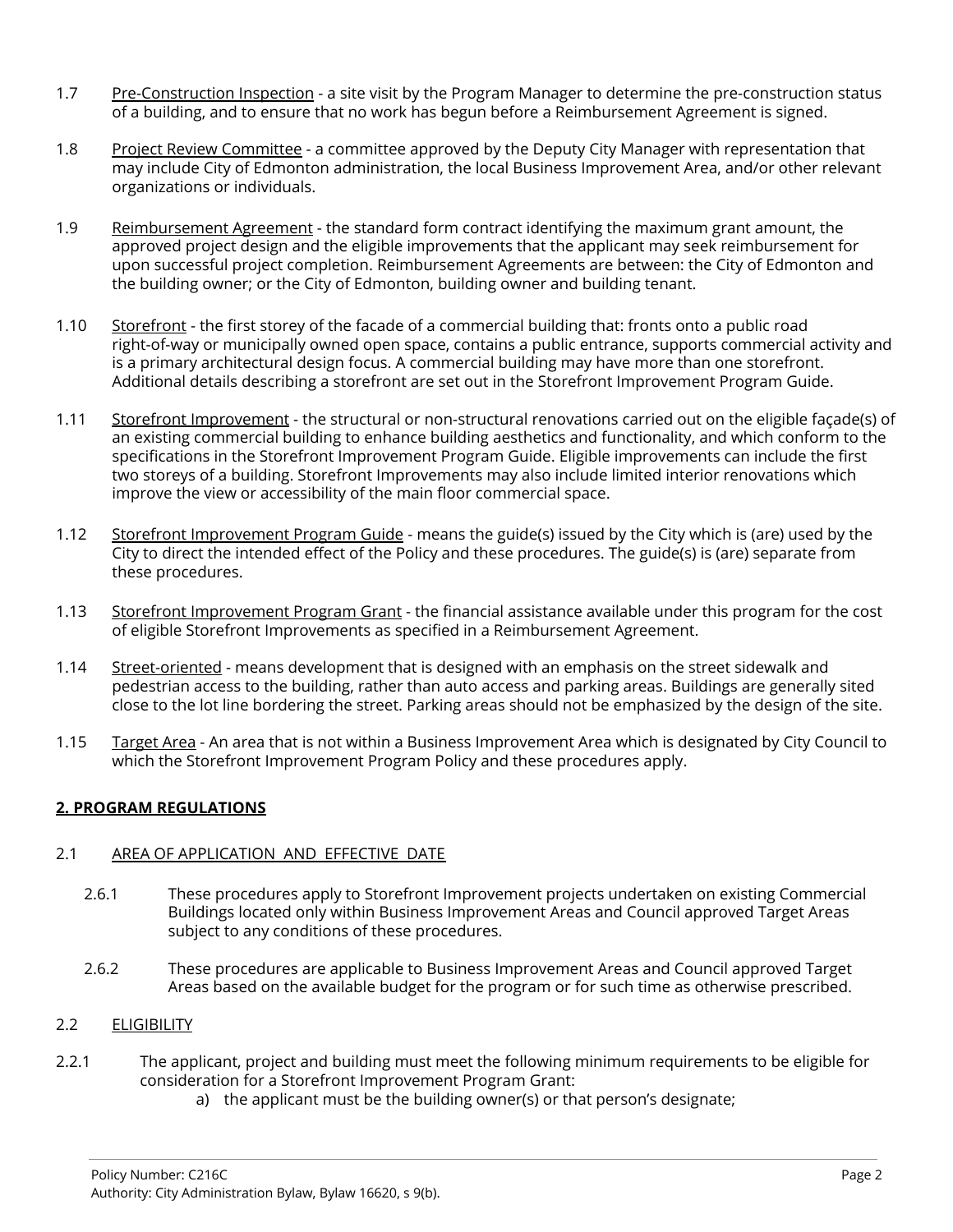- b) the building must be located within a Business Improvement Area or Council approved Target Area;
- c) the proposed project must be related to a Commercial Building with a Storefront facing onto a public road right-of-way, excluding an alley, and may have a Facade facing onto pedestrian-oriented, municipally-owned open space;
- d) the proposed project must be related to a Commercial Building that is commercial in use or mixed-use in nature with commercial on the main floor, or has a commercial function;
- e) the building must not have previously received a Facade Improvement Program or Storefront Improvement Program grant;
- f) the owner of the building must be current on municipal property tax payments;
- g) the project must contribute to a pedestrian-friendly streetscape;
- h) the Building Age must be 20 years or older; and
- i) the proposed project must be referenced to a building defined as one structure with a roof and walls;
- j) excluding design and engineering work, construction work done prior to an executed Reimbursement Agreement between the applicant and the City is not reimbursable;
- k) the proposed project must involve eligible Façade and Storefront Improvements and satisfy any Storefront Improvement Program design principles identified in the Program Guide for implementation of these procedures;
- l) the applicant must meet additional Application Requirements as specified in the program guide; and
- m) funds are allocated subject to the conditions of the Storefront Improvement Program Policy and these procedures.
- 2.2.2 Projects that cannot achieve a Storefront with transparent glass or less than 10% of the total glazing obscured by the end of the project are not eligible for the Program.
- 2.2.3 Rehabilitation or improvements that affect historic properties must be consistent with the City of Edmonton's Historic Resources Management Program and are subject to review by a Heritage Planner. No funds will be allocated for projects that prevent or detract from future possible designation as a heritage resource.
- 2.2.4 Buildings that are built to specifically accommodate auto oriented uses, such as gas stations, are not eligible to apply to the Program.

# 2.3 APPLICATION REQUIREMENTS

- 2.3.1 Applications submitted under the Storefront Improvement Program Policy and these procedures are completed in two stages. The first stage must include the following components:
	- a. a completed application form;
	- b. photographs of the current state of the building;
	- c. elevations, site plans, and/or any other drawings or materials identified in the Application form and/or requested by the Program Manager that show the improvements to be made; and

The second stage is completed after a successful review by the Project Review Committee. Stage two applications must be submitted in a timely manner, and must include the following components:

- d. a minimum of two contractor bids or quotes for all work proposed for the project;
- e. a cost summary listing the itemized breakdown of the improvements and corresponding specific costs, the selected vendor(s)/contractor(s), and the City of Edmonton business license number of the selected contractor(s); and
- f. a copy of the submitted Development Permit application and/or submitted Building Permit application and/or submitted Sign Permit application.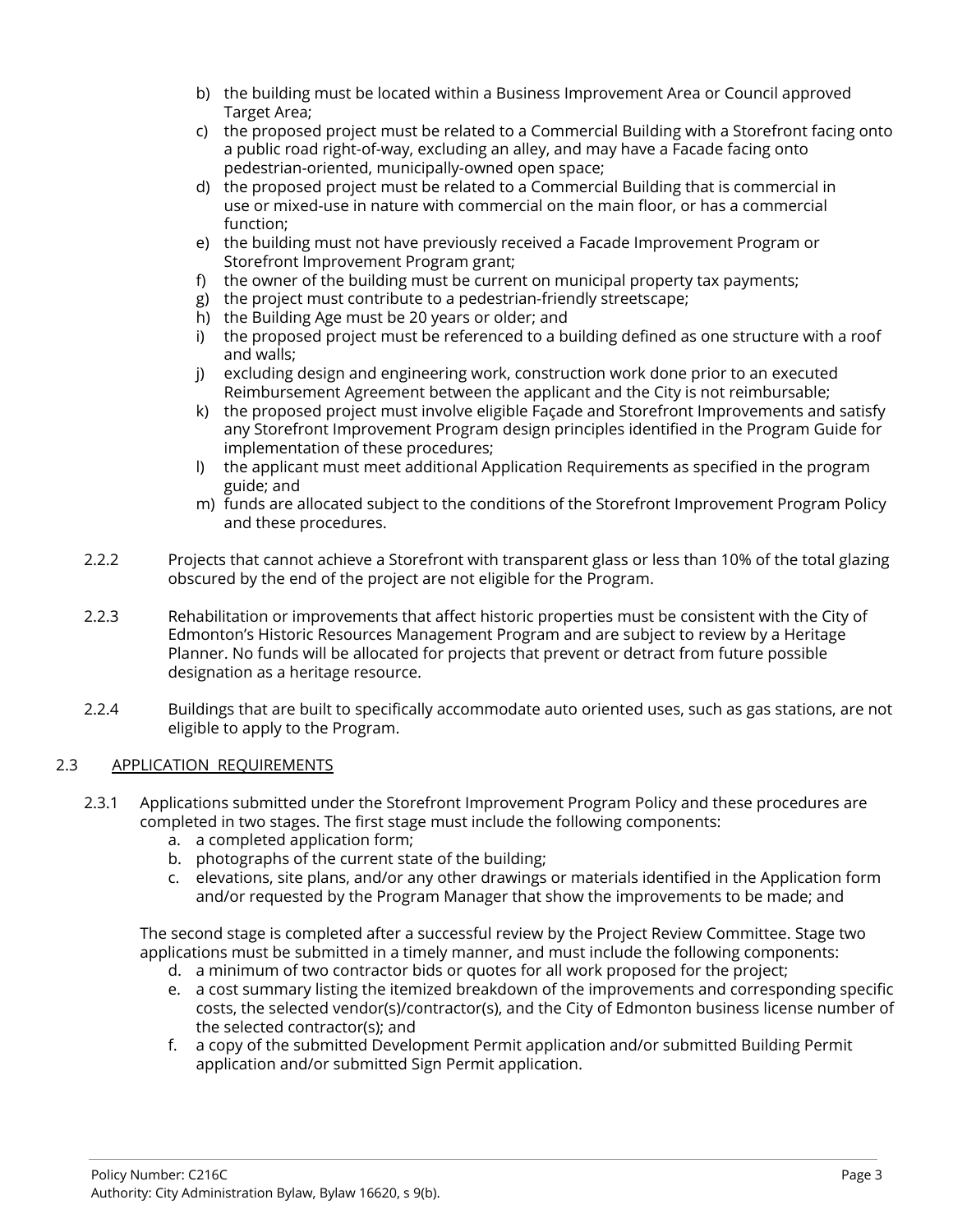To confirm property ownership, the City will pull a Land Title Certificate, and if the property owner is a company, a Corporate Registry Search.

## 2.3.2 ADDITIONAL INFORMATION

- 2.3.2.1 Reimbursement is limited to eligible work performed on a Commercial Building Facade. The first storey of a Commercial Building must always be improved in order to receive a Program Grant.
- 2.3.2.2 Reimbursement is limited to labor and material for eligible cost items only. The City may require that non-eligible work be performed as a precondition for reimbursement of eligible cost items. The following improvements are always required, even where such improvements may not be eligible for reimbursement:
	- Improvements which places the property in compliance with all City Bylaws including but not limited to the Minimum Maintenance Standards Bylaw.
	- Graffiti on all exterior surfaces covered, removed or painted over.

# 2.4 APPLICATION PROCESS

- 2.4.1 Prior to submitting an application the applicant shall consult with the Program Manager regarding the application process, requirements, criteria, rules of eligibility and project design.
- 2.4.2 Completed applications shall be submitted to the Storefront Improvement Program Manager.
- 2.4.3 In order to ensure adequate, consistent review and evaluation, the project application shall be prepared in accordance with the format established by the City.
- 2.4.4 Project applications will be received and reviewed at regular application periods identified by program administration until funds are depleted or the program has ended.
- 2.4.5 After the project is reviewed by the Project Review Committee and before an applicant may enter into a Reimbursement Agreement with the City, the Storefront Improvement Program Manager will conduct a Pre-Construction Inspection of the subject property to determine the pre-construction status of the building and to confirm that construction has not yet commenced.
- 2.4.6 To be eligible for reimbursement, no work, excluding design and engineering work, may be performed until a Reimbursement Agreement has been signed by all parties and fully executed by the City. Projects that have commenced prior to a fully executed Reimbursement Agreement being in place are not eligible for reimbursement.
- 2.4.7 Submitting an application does not commit the City to enter into a Reimbursement Agreement to pay any costs incurred in its preparation, to participate in subsequent negotiations or to enter into a Reimbursement Agreement for the project. Further, the acceptance of an application does not constitute an agreement by the City that any Reimbursement Agreement will actually be entered into by the City.
- 2.4.8 The City reserves the right to accept, reject or modify any application and render decisions in regards to complete applications as approvals, approvals with conditions and refusals.

# 2.5 COMMITTEE REVIEW

- 2.5.1 Complete applications are reviewed by the Project Review Committee.
- 2.5.2 The Project Review Committee meets as required to evaluate applications.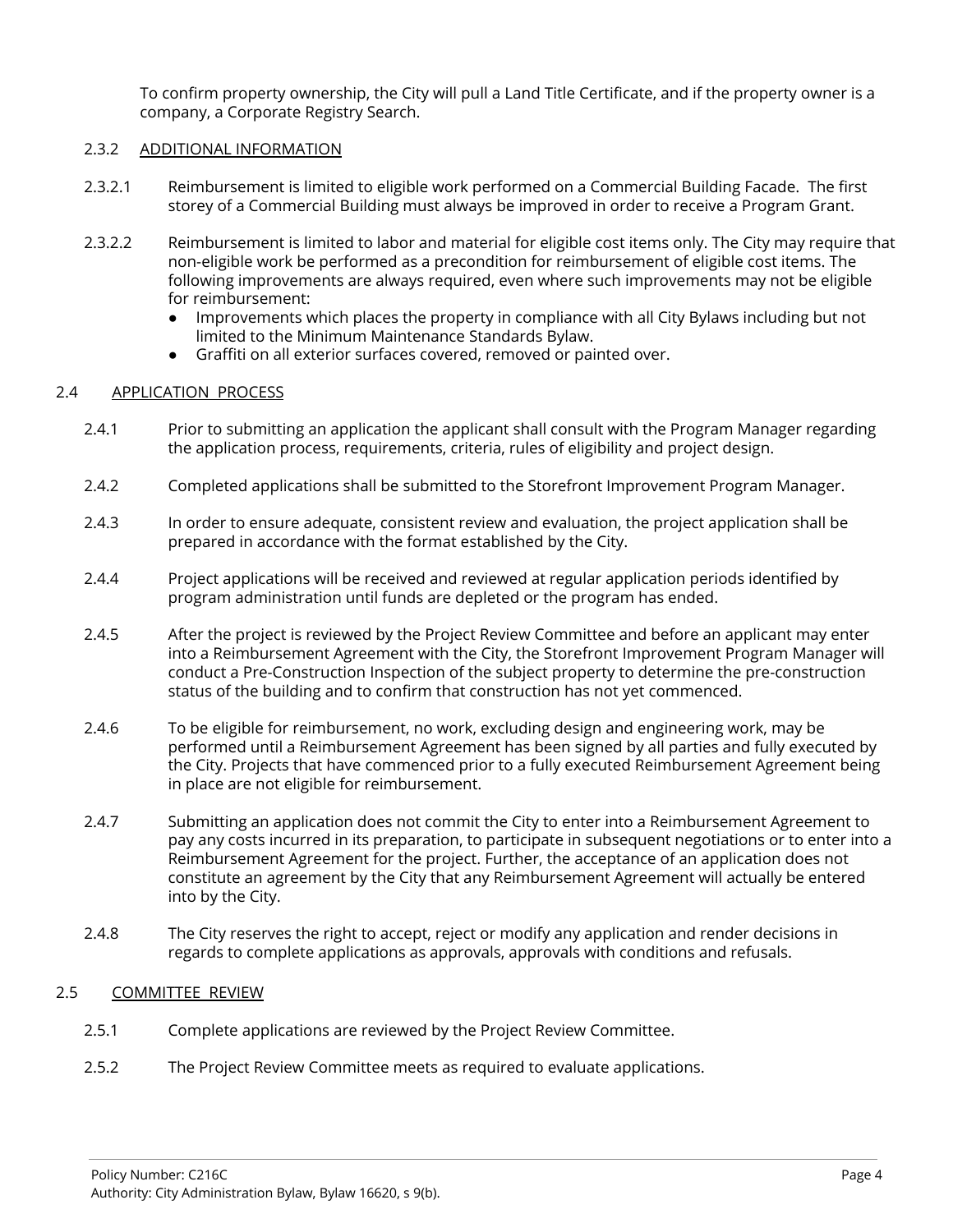- 2.5.3 The Project Review Committee will recommend to the Deputy City Manager approval, approval with conditions, or refusal regarding the decision to enter into Reimbursement Agreements regarding any applications reviewed by the Committee.
- 2.5.4 The City's decision to approve an application involves reviewing the applications and allocating funding (according to the Policy) based on alignment with the program guide, project eligibility, eligibility of proposed improvements and the availability of program funding. Maximum grant amounts are not guaranteed, and lesser amounts may be allocated at the discretion of the City.
- 2.5.5 A recommendation from the Project Review Committee for approval does not commit the City to enter into an agreement to pay any costs incurred in its preparation, to participate in subsequent negotiations or to enter into a Reimbursement Agreement for the project. Further, approval of an application does not constitute an agreement by the City that any contract will actually be entered into by the City.
- 2.5.6 All decisions made by the City regarding whether to approve or reject an application are final. No appeal lies from the decision of the City.

# 2.6 CONSTRUCTION PROCESS

- 2.6.1 Applicants are required to enter into a Reimbursement Agreement with the City of Edmonton which specifies work to be completed, the costs of the project, the maximum amount of the grant and the conditions under which the City will provide a reimbursement.
- 2.6.2 All work must comply with City, Provincial and Federal regulations. The applicant is responsible for securing all required permits from the City of Edmonton and must present all Permit Service Reports prior to disbursement of program funds.
- 2.6.3 All contractors must hold a valid business license issued by the City of Edmonton. All construction contracts will be between the applicant and the contractor.
- 2.6.4 All projects assisted by this program must be completed, with relevant documentation submitted, in a timely manner. The Reimbursement Agreement will allow a maximum of 12 months for completion. If it can be demonstrated that circumstances clearly beyond the applicant's control prohibit the completion of construction and submission of all relevant documentation within 12 months, the City may, in its sole and unfettered discretion, grant up to a maximum of two 6-month extensionsa one-time 6 month extension. A second 6 month extension may be granted if these circumstances prohibiting the completion of construction and submission of all relevant documentation are also impacted by COVID-19. Failure to complete the project in a timely manner will result in the termination of the Reimbursement Agreement at the discretion of the City.

## 2.7 REIMBURSEMENT OF PROJECT COSTS

- 2.7.1 Reimbursement for architectural and/or engineering fees may not exceed 20% of eligible costs.
- 2.7.2 Reimbursement for project management and administration costs may not exceed 10% of eligible costs.
- 2.7.3 At the time a reimbursement request is made, no individual or entity will be eligible for reimbursement under the Storefront Improvement Program if the individual or entity is in default of taxes owing or an obligation funded by any other municipal program. Demonstration of good standing must be provided.
- 2.7.4 The applicant is responsible for payment of all contractors. The City will not pay the contractors directly.